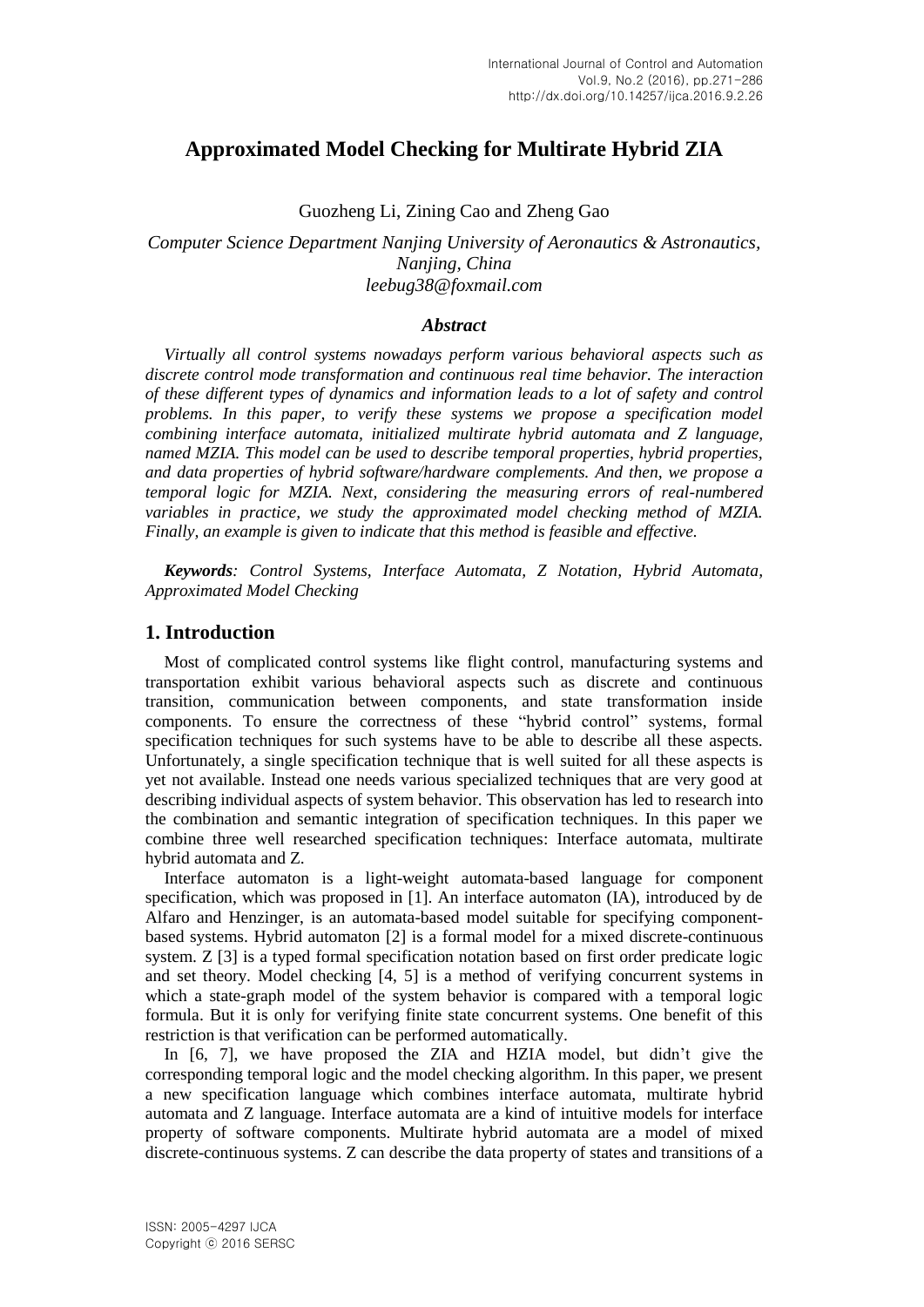system. To specify mixed discrete-continuous software/hardware components, we give the definition of MZIA. Roughly speaking, a MZIA is in a style of hybrid interface automata but its states and operations are described by Z language. Furthermore, a logic called Real Timed-Data Constraints Logic for MZIAs is defined. And, considering the measuring errors of real-numbered variables in practice, an algorithm for approximated model checking this logic for MZIAs with finite domain is provided.

This paper is organized as follows: In Section 2, we propose a specification language-MZIA. In Section 3, logic for MZIA is proposed. And we give the definition of MZIA with finite domain in section 4. In section 5, we give an approximated model checking algorithm for MZIA with finite domain. In section 6, we indicate the procedure of the model checking algorithm by an example. The paper is concluded in Section 7.

# **2. Multirate Hybrid Interface Automata with Z**

In many cases, systems have both discrete and continuous property. To specify hybrid systems, we proposed the specification ZIA and HZIA in [6, 7]. In [8], the author proved the model checking of initialized multirate hybrid automata to be decidable. So for the [decidability](app:ds:decidability) of our model checking algorithm, in this paper we add some constrains to HZIA, named MZIA, which can be used to specify hybrid behavioral and the data structure aspects of a system as well.

Let  $X = \{x_1, ..., x_n\}$  be a set of real-numbered variables,  $\Box$  all real numbers, and  $\Box$  all rational numbers. A rectangle  $B \subseteq \Box$  <sup>n</sup> over *X* is defined by a conjunction of linear (in) equalities of the form  $x_i \sim c$ , where  $c \in \mathbb{I}$ ,  $x_i \in X$ , and  $\sim \in \{ \leq, \leq, \geq, \geq \}$ . We use  $B_i$  to denote its projection onto the *i*th coordinate, and  $\Re(X)$  the set of all *n*-dimensional rectangles. More details of multirate hybrid automata can be referred to the article [9].

**Definition 1.** A multirate hybrid interface automata with Z (MZIA)  $,S_p^i, A_p^I, A_p^O,$ 

- $P = \left\langle S_p, S_p^i, A_p^I, A_p^O, \right.$ <br>  $A_p^H, X_p, V_p^I, V_p^O, V_p^H, C_p, F_p^S, F_p^A, I_p, T_p \right\rangle$  consists of the following elements:
	- (1)  $S_p$  is a set of states;
	- (2)  $S_p^i \subseteq S_p$  is a set of initial states. If  $S_p^i = \emptyset$  then *P* is called empty;
	- (3)  $A_p^I$ ,  $A_p^O$  and  $A_p^H$  are disjoint sets of input, output, and internal actions, respectively. We denote by  $A_p = A_p^I \cup A_p^O \cup A_p^H$  the set of all actions;
	- (4)  $X_p = \{x_1, ..., x_n\}$  is a finite set of real-numbered variables; The number *n* is called the dimension of *P*. We write  $\dot{X}_p = {\{\dot{x}_1, ..., \dot{x}_n\}}$  representing first derivatives during continuous change, and  $X'_{P} = \{x'_{1},...,x'_{n}\}$  representing values at the conclusion of discrete change.  $\Re(X_P)$  is a rectangle over  $X_P$ ;
	- (5)  $V_P^I$ ,  $V_P^O$  and  $V_P^H$  are disjoint sets of input, output, and internal variables, respectively. We denote by  $V_p = V_p^I \cup V_p^O \cup V_p^H$  the set of all variables. We have that  $X_p \subseteq V_p$  which are all continuous valued variables and  $V_p - X_p$  are all discrete valued variables;
	- (6)  $C_p$  is a variable representing time, whose value is a real number,  $C_p \notin V_p$ ;
	- (7)  $F_p^s$  is a map, which maps any state in  $S_p$  to a state schema  $\Phi(V_p \cup \{C_p\})$  in Z language;
	- (8)  $F_p^A$  is a map, which maps any input action in  $A_p^I$  to an input operation schema  $\Phi(V_p)$  in Z language, and maps any output action in  $A_p^0$  to an output operation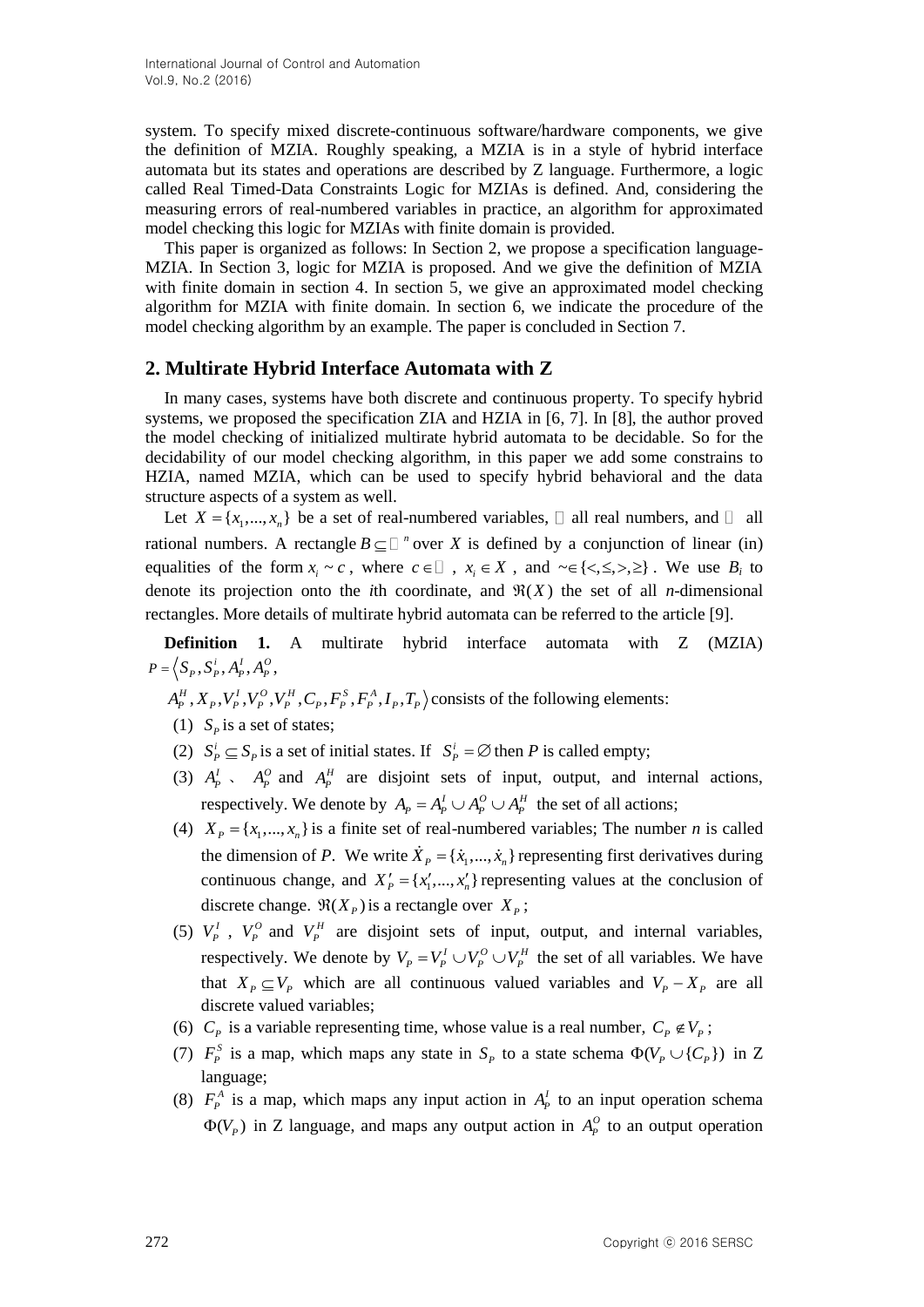schema  $\Phi(V_p)$  in Z language, and maps any internal action in  $A_p^H$  to an internal operation schema  $\Phi(V_P)$  in Z language;

- (9)  $I_p$  is a tuple  $(inv_p, init_p, act_p)$ , mapping from any state in  $S_p$  to  $\Box^n$  or  $\Re(X_p)$ , where  $init_{P}$ :  $S_{P}$   $\rightarrow \Box$ <sup>n</sup> assigns an initial condition to each state,  $inv_{\text{P}} : S_{\text{P}} \to \Re(X_{\text{P}})$  assigns an invariant condition to each state, and  $act_P: S_P \to \square$ <sup>n</sup> assigns a flow condition to each state  $s \in S_P$  to indicate that  $\dot{x} = act_{P}(s)$ , for each  $x \in X_{P}$ ;
- $x = act_{P}(s)$ , for each  $x \in X_{P}$ ;<br>(10)  $T_{P} \subseteq S_{P} \times A_{P} \times \Re(X_{P}) \times 2^{X_{P}} \times \Box^{n} \times S_{P}$  is a set of transitions. The 6-tuple  $(s, a, \varphi, \lambda, \xi, s') \in T_p$  corresponds to a transition from state s to state s' labeled with action  $a \in A_p(s)$ , a constraint  $\varphi$  that specifies when the transition is enabled, and a set of real-numbered variables  $\lambda \subseteq 2^{X_p}$  that are reset to the corresponding value in  $\xi$  when the transition is executed. In this paper, we define that if for every coordinate  $i \in \{1, ..., n\}$  with  $act_p(s)$ <sub>*i*</sub>  $\neq act_p(s')$ <sub>*i*</sub>, then  $x_i \in \lambda$ . Furthermore, we have that  $\vert = ((F_p^S(s) \wedge F_p^A(a)) \setminus (x_1, \dots, x_m))$
- (11)  $\Leftrightarrow F_p^S(t)[y'_1/y_1, \dots, y'_n/y_n]$ , where  $\{x_1, \dots, x_m\}$  is the set of variables in  $F_p^S(s)$ ,  $\{y_1, ..., y_n\}$  is the set of the variables in  $F_p^s(t)$ , the set variables in  $F_p^A(a)$  is the subset of  $\{x_1, ..., x_m\} \cup \{y_1, ..., y_n\}$ .

# **3. Logic for MZIA**

In this section, we present a temporal logic for MZIAs. Traditional methods (CTL, LTL) for reasoning about reactive system abstract away from quantitative time preserving only qualitative properties (such as "eventually *p* holds") [10]. In [10], the author proposed a logic called TCTL. Here, we extend TCTL to *RT-DCL* (Real Timed-Data Constraints Logic) to reason about both timing behavioral and the data structure in a MZIA.

# **3.1. Syntax**

Throughout this paper, we let *RT-DCL* be a language which is just the set of formulas of interest to us.

**Definition 2.** The set of formulas called *RT-DCL* is given by the following rules:

(1) If  $\phi$  is in the form of  $p(x_1, ..., x_n)$ , then  $\phi \in RT-DCL$ , where p is a *n*-ary prediction,  $x_1, \ldots, x_n$  are variables. In this paper, we define that a state predicate p should be expressed by a rectangle over the set  $\{x_{i_1},...,x_{i_m}\}\subseteq \{x_1,...,x_n\}$ , where  $\{x_{i_1},...,x_{i_m}\}$  is the real-numbered variables set;

- (2) If  $\phi_1, \phi_2 \in RT-DCL$ , then  $\phi_1 \wedge \phi_2 \in RT-DCL$ ;
- (3) If  $\phi_1, \phi_2 \in RT-DCL$ , then  $\phi_1 \lor \phi_2 \in RT-DCL$ ;
- (4) If  $\phi \in RT-DCL$ , then  $(\forall x: T)\phi \in RT-DCL$ ;
- (5) If  $\phi \in RT-DCL$ , then  $(\exists x: T)\phi \in RT-DCL$ ;
- (6) If  $\phi \in RT-DCL$ , then  $EX\phi \in RT-DCL$ ;
- (7) If  $\phi \in RT-DCL$ , then  $AX\phi \in RT-DCL$ ;
- (8) If  $\phi \in RT-DCL$ , then  $c \cdot \phi \in RT-DCL$ .  $c \cdot \phi$  is a reset operator, where *c* is clock variable;
- (9) If  $\phi_1, \phi_2 \in RT\text{-}DCL$ , then  $E\phi_1 U_{\neg c}\phi_2 \in RT\text{-}DCL$ , where  $\sim \in \{<, \leq, =, \neq, >, \geq\}$  and  $c \in \Box$ ;
- (10)If  $\phi_1$ ,  $\phi_2 \in RT-DCL$ , then  $A\phi_1 U_{\neg x} \phi_2 \in RT-DCL$ , where  $\sim \in \{<, \leq, =, \neq, >, \geq\}$  and  $c \in \square$ .
- (11) If  $\phi \in RT\text{-}DCL$ , then  $EG_{\sim c} \phi \in RT\text{-}DCL$ , where  $\sim \in \{ \leq \leq n; \neq n; \geq n \}$  and  $c \in \mathbb{Z}$ ;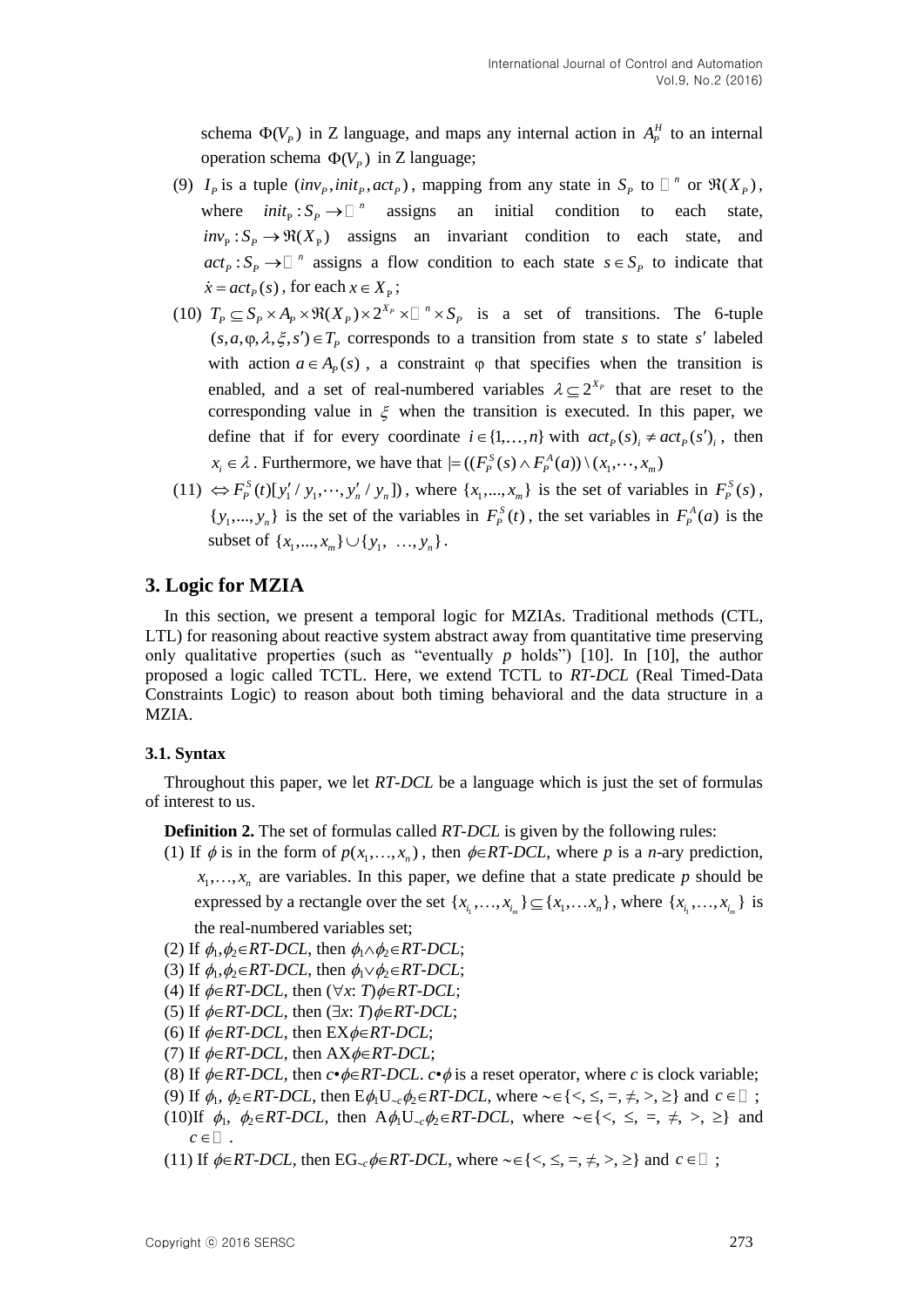(12) If  $\phi \in RT\text{-}DCL$ , then  $AG_{\sim c}\phi \in RT\text{-}DCL$ , where  $\sim \in \{<, \leq, =, \neq, >, \geq\}$  and  $c \in \Box$ .

### **3.2. Semantics**

We will describe the semantics of *RT-DCL*, that is, whether a given formula is true or false. Since MZIA have some real-numbered variables which may be measured with small errors. We should consider the measuring errors of real-numbered variables in the description of the semantics of *RT-DCL*.

In the following, we use *AV*(*A*) to denote the set of all variables in Z schema *A*, and *CV*(*A*) to denote the set of real-numbered variables in Z schema *A*. In order to define that Z schemas satisfy *RT-DCL* formulas approximately, we need the following notation.

**Definition 3.** Given a positive real-numbered assignment  $\delta$  on  $\{x_1, \ldots, x_m\}$  which represents the measuring errors of real-numbered variables  $\{x_1, \ldots, x_m\}$ , an assignment  $\rho$ on  $\{y_1, \ldots, y_n\}$ , where  $\{x_1, \ldots, x_m\}$  are set of all real-numbered variables in  $\{y_1, \ldots, y_n\}$ . We use the notation  $\rho \oplus \delta$ to denote the set of assignment use the notation  $\rho \oplus \delta$ <br>{ $\sigma | \sigma(y) = \rho(y)$ if  $y \notin \{x_1, ..., x_m\}$ , and { $\sigma | \sigma(y) = \rho(y)$ if  $y \notin \{x_1,...,x_m\}$ , and<br> $\sigma(x) = \rho(x) + a$ , if  $x \in \{x_1,...,x_m\}$ , where  $-\delta(x) \le a \le \delta(x)$ }.

**Definition 4.** Given MZIA *P*, a computation in *P* is a possibly infinite sequence of states  $\pi = (s_0, s_1, \dots)$  if there is  $a_i$ , such that  $(s_i, a_i, s_{i+1}) \in T_p$  for each  $i \in \mathbb{I}$ , i.e.,  $s_i+1$  is the result of performing an  $a_i$  on the state  $s_i$ . For a computation  $\pi = (s_0, s_1, \dots)$ , let  $\pi[k] = s_k$ , and  $\pi_k = (s_0, \dots, s_k)$  for each  $k \in \mathbb{Z}$ , where  $\mathbb{Z}$  is all natural numbers. By  $\prod(s)$  we denote the set of all the infinite computations starting at *s* in *P*.

#### **Definition 5.** Semantics of *RT-DCL*:

Given a MZIA *P*, a *RT-DCL* formula  $\phi$ , and  $s \in S_p$ , we define the satisfaction relation  $(P, s) \approx \phi$  inductively:

 $(1) (P,s) \approx p(x_1,...,x_n)$  iff  $F_p^V(s) \approx p(x_1,...,x_n)$ . We use relation  $\approx$  representing that  $F_p^V(s)$  in Z schema approximately satisfy the formula  $p(x_1, ..., x_n)$ . Specifically, there exists an assignment  $\rho$  on  $AV(F_p^V(s))$  and an positive real-numbered assignment  $\delta$  on  $CV(F_p^V(s))$  such that  $\rho \oplus \delta \models p(x_1,...,x_n)$ , where  $\rho \oplus \delta = p(x_1, ..., x_n)$  means that there exists an assignment  $\lambda \in \rho \oplus \delta$  with  $p(x_1, \ldots, x_n)$  true;

 $(2)(P,s) \approx \phi_1 \wedge \phi_2$  iff  $(P,s) \approx \phi_1$  and  $(P,s) \approx \phi_2$ ;

- $(3)(P,s) \approx \phi_1 \vee \phi_2$  iff  $(P,s) \approx \phi_1$  or  $(P,s) \approx \phi_2$ ;
- $(4)(P,s) \approx (\forall x : T)\phi \text{ iff } (P,s) \approx \bigcap_{\nu \in T} \phi\{ \frac{\nu}{x} \} ;$
- $(5)(P,s) \approx (\exists x : T) \phi \text{ iff } (P,s) \approx \bigcup_{v \in T} \phi\{V_{\chi}\};$
- $(6)(P,s) \approx \mathbb{E} \mathbb{X} \phi$  iff there exists a state  $s' \in S_p$  such that  $(s, a, s') \in T_p$  and  $(P, s') \approx \phi$ ;
- $(7)(P,s) \approx AX\phi$  iff for each state  $s' \in S_p$  and  $(s,a,s') \in T_p$ , we have  $(P,s') \approx \phi$ ;
- $(8)(P,s) \approx c \phi$  iff  $(P,s)_{c \mapsto 0} \approx \phi$ , where  $(P,s)_{c \mapsto 0}$  means that the clock variable is set to zero, and  $(P, s)_{c \mapsto 0} \mid \approx \phi$  means that  $\phi$  is still true in state  $(P, s)$  after *c* is reset to zero;
- (9)  $(P, s) \approx E\phi_1 U_{s} \phi_2$  iff there exists a computation  $\pi \in \Pi(s)$  such that  $\pi[t] \approx \phi_2$ , where  $t \sim c$ , and  $\pi[t'] \approx \phi_1$  for each  $t' \in (0, t)$ ;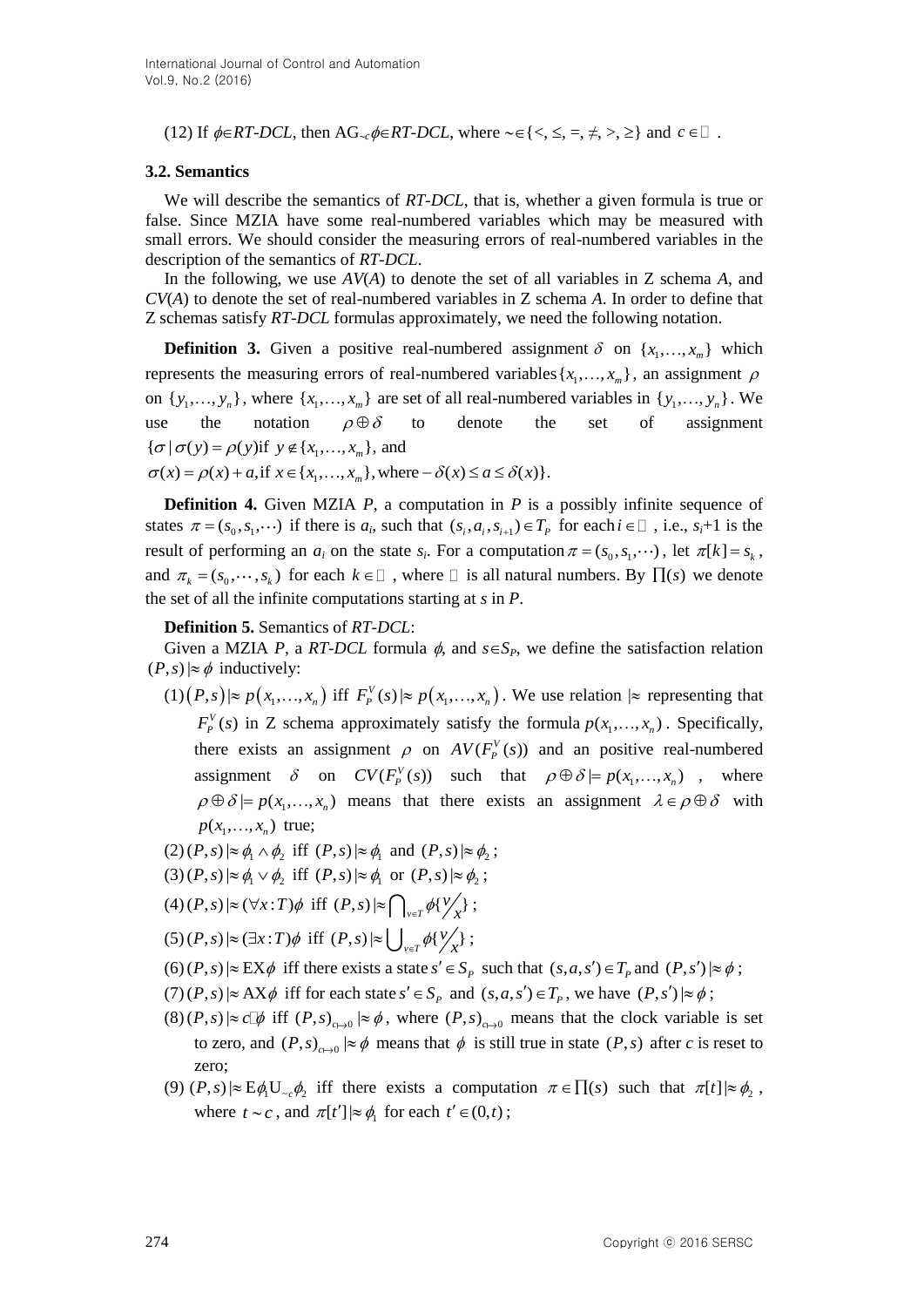- $(10)(P,s) \approx A \phi_1 U_{c} \phi_2$  iff for each computation  $\pi \in \Pi(s)$ , we have  $\pi[t] \approx \phi_2$ , where  $t \sim c$ , and  $\pi[t'] \approx \phi_1$  for each  $t' \in (0, t)$ .
- $(11)(P,s) \approx EG_{-c}\phi$  iff there exists a computation  $\pi \in \Pi(s)$  such that  $\pi[t] \approx \phi$ , where  $t \sim c$ ;
- $(12)$   $(P, s) \approx AG_{-c}\phi$  iff for each computation  $\pi \in \Pi(s)$ , we have  $\pi[t] \approx \phi$ , where  $t \sim c$ .

# **4. MZIA with Finite Domain**

Consider a MZIA *P* and a pair  $(s, D_p) \in S_p \times \square$ , where  $\square$  is the set of real numbers. Obviously, MZIA *P* is an infinite state system. While model checking is a technique for verifying finite state systems, we should first convert infinite-state to finite-state. To obtain a finite representation for infinite state space of MZIA, we give the definition of MZIA with finite domain in this section. Roughly speaking, in a MZIA, each state and each action are assigned to a schema in Z language. If every discrete variable in any schema has finite possible values and continuous variables are represented by multirate zones, such MZIAs are called MZIAs with finite domain.

#### **4.1. Multirate Zones**

In [11], the author proposed a constraint system called multirate zone for the representation and manipulation of multirate hybrid automata state-spaces. A multirate zone is a conjunction of inequalities of the following types:  $ax - by < c$ ,  $x \prec c$ , and  $c \prec x$ , where  $\prec \in \{ \leq, \leq \}$ ,  $c \in \Box$ . Furthermore, the author showed that a multirate zone can be represented by a difference constraint matrix (DCM) and also gave three operations on DCMs: intersection, variable reset, and elapsing of time and proved that DCMs keep closed to the three operations.

We use multirate zone as the basis for the infinite state-space exploring of multirate hybrid automata, as well as for MZIAs. To realize the multirate zones in the computer expediently, we use the DCM structure. In section 6, we describe the exploring process with an example.

### **4.2. MZIA with Finite Domain**

Here we will introduce a class of MZIAs, for which model checking problem is decidable.

**Definition 6.** Given a Z schema  $s \square [v_1 : T_1; \ldots; v_m : T_m | P_1; \ldots; P_n]$ , we call it a Z schema with finite domain, if every discrete variable  $v_i$  in any schema has finite possible value, i.e., each type  $T_i$  has finite elements.

, each type  $T_i$  has finite elements.<br> **Definition 7.** A MZIA  $P = (S_p, S_p^i, A_p^I, A_p^O, A_p^H, X_p, V_p^I, V_p^O, V_p^H, C_p, F_p^S, F_p^A, I_p,$  $\frac{i}{2}A_1^I A_2^O A_3^H X_3 V_2^I V_3^O V_4^H C_3 F_3^S F_3^A$ *P* =  $\langle S_p, S_p^i, A_p^I, A_p^O, A_p^H, X_p, V_p^I, V_p^O, V_p^H, C_p, F_p^S, F_p^A, I_p, T_p \rangle$  is called a MZIA with finite domain, if the following condition holds:

(1) For each  $s \in S_p$ ,  $F_p^s(s)$  is a Z schema with finite domain;

(2) For each  $a \in S_p$ ,  $F_p^A(a)$  is a Z schema with finite domain.

As multirate hybrid automata can be represented by DCM, so we get the finite statespace of MZIA with finite domain easily.

# **5. Model Checking Algorithm for MZIA with Finite Domain**

In this section, we propose the approximated model checking algorithm for MZIAs. In [12], Rajeev Alur proposed a labeling algorithm and gave the correctness-proof of the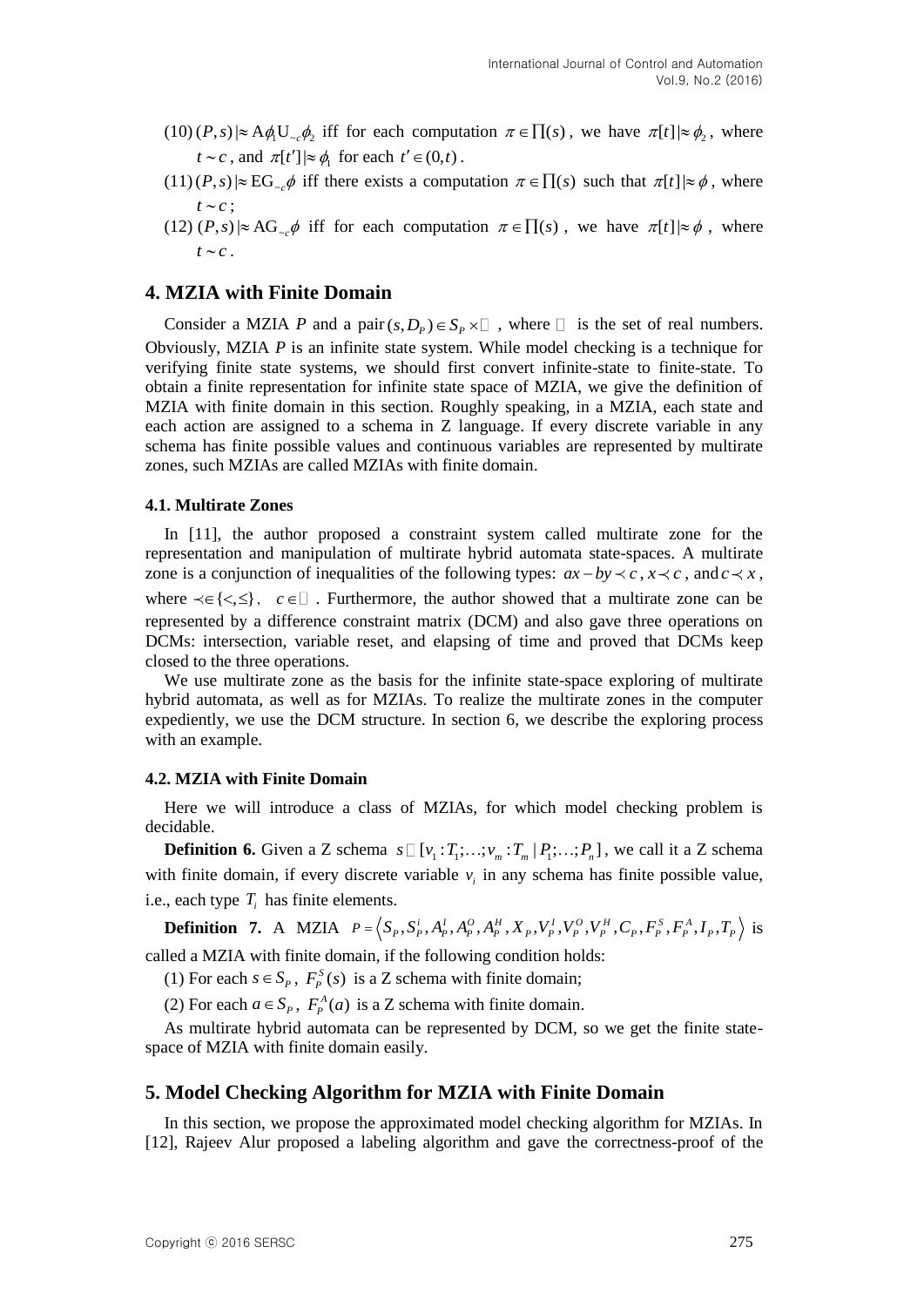algorithm. Here we improve his algorithm with adding data constraints. And also, we give our thoughts on the implementation of our model checking procedure.

### **5.1. Algorithm**

The basic idea for our algorithm is as follows: Given a MZIA *P* and a *RT-DCL* formula *f*, at first we convert *P* to a MZIA with finite domain, denoted by  $F(P)$ . Then, we label the zones in  $F(P)$  with subformulas of f, starting from the subformulas of length 1, then of length 2, and so on. If the initial states of  $F(P)$  are labeled with *f*, then  $F(P)$  satisfies formula *f* approximately.

In the previous section, we represent multirate zones by difference constraint matrix. So it is easy for us to realize the process of MZIA *P* converting to MZIA with finite domain  $F(P)$ . Next, approximated model checking for MZIA with finite domain  $F(P)$ is our major consideration.

Our algorithm will operate by labeling each state *s* with the set *label*(*s*) of subformulas of *f* which are true in *s*. Initially, *label*(*s*) is just atomic proposition formula set which are true in *s*. The algorithm then goes through a series of stages. During the *i*th stage, subformulas with  $i-1$  nested  $RT-DCL$  operators are processed. Once a subformula is processed, we add it to the labeling of each state in which it is true. At last, the algorithm terminates, and we will have that  $(F(P), s) \approx f$  iff  $f \in label(s)$ .

We define the function *Sub*, when given a formula  $\phi$ , returns a queue of syntactic subformulas of  $\phi$  such that if  $\phi_1$  is a subformula of  $\phi$  and  $\phi_2$  is a subformula of  $\phi_1$ , then  $\phi_2$ precedes  $\phi_1$  in the queue  $Sub(\phi)$ . Procedure for labeling the states of F(P) satisfying some *RT-DCL* formula *f* is as follows: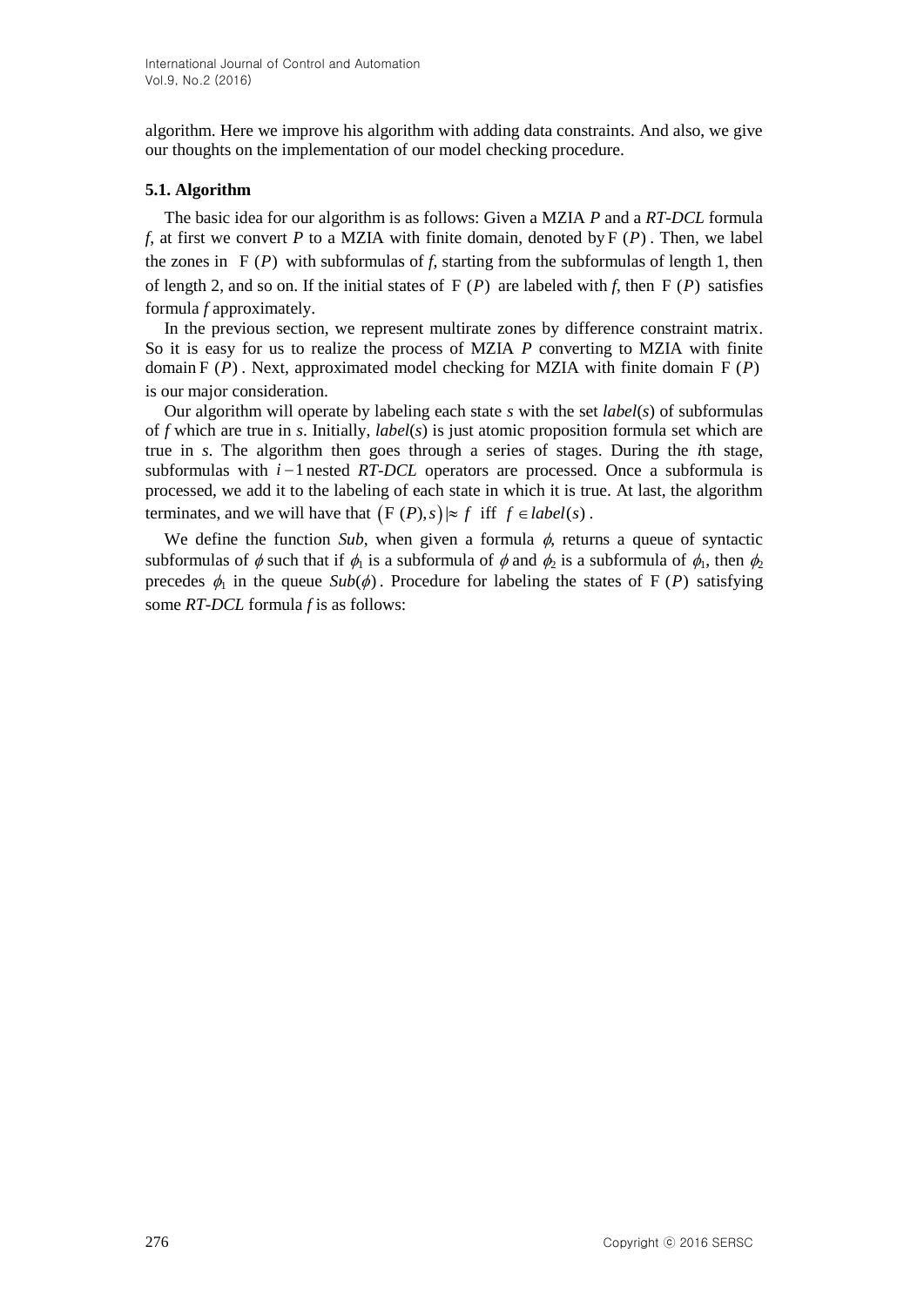| For each $\Psi$ in Sub (f) do:<br>case $\Psi = p(x_1, , x_n)$ :<br>if $F_p^V(s) \approx p(x_1,,x_n)$ then<br>$label(s) = label(s) \cup \Psi;$<br>break; //where Z schema $F_p^V(s)$ is<br>regarded as a first order logical formula<br>case $\Psi = \phi_1 \wedge \phi_2$ :<br>if $\phi_1 \in label(s)$ and $\phi_2 \in label(s)$ then<br>$label(s)=label(s)\cup\Psi;$<br>break;<br>case $\Psi = \phi_1 \vee \phi_2$ :<br>if $\phi_1 \in label(s)$ or $\phi_2 \in label(s)$ then<br>$label(s)=label(s)\cup\Psi;$<br>break;<br>case $\Psi = (\forall x : T) \phi$ :<br>if $s \in \bigcap_{u \in \mathcal{T}} \{t \mid \phi\{t\}'_{x}\} \in label(t)\}$ then<br>$label(s)=label(s)\cup\Psi;$<br>break;<br>case $\Psi = (\exists x : T) \phi$ :<br>if $s \in \bigcup_{u \in \mathcal{T}} \{t \mid \phi\{t\}'_x\} \in label(t)\}$ then<br>$label(s)=label(s)\cup\Psi;$<br>break;<br>case $\Psi = EX \phi$ :<br>if for some state $s' \in S_p$ and $(s, a, s') \in$<br>$T_p$ such that $s' \in \{t \mid \phi \in label(t)\}\,$ , then<br>$label(s)=label(s)\cup\Psi;$ | $label(s) = label(s) \cup \Psi;$<br>break;<br>case $\Psi = c \phi$ :<br>if $s \in \{s \mid c = 0 \text{ and } \phi \in label(s)\}\$ then<br>// where $c$<br>$label(s)=label(s)\cup\Psi;$<br>is a clock variable<br>break;<br>case $\Psi = E(\phi_1 U_{c} \phi_2)$ :<br>if for some $\pi = (s_1, s_2, \ldots, s_n) \in \prod(s)$<br>that<br>for<br>each $1 \leq i < n$<br>such<br>$s_i \in \{t   \phi_1 \in label(t)\}, s_n \in \{t   \phi_2 \in label(t)\}$ and<br>$z \sim c$ , then<br>$label(s) = label(s) \cup \Psi;$<br>// where $z$ is a clock variable<br>break;<br>case $\Psi = A(\phi_1 U_{\neg c}\phi_2)$ :<br>if for all $\pi = (s_1, s_2, \ldots, s_n) \in \prod(s)$ such<br>that for each $1 \le i < n$ , $s_i \in \{t   \phi_1 \in label(t)\}\,$ ,<br>$s_n \in \{t   \phi_2 \in label(t)\}\$ and $z \sim c$ , then<br>$label(s) = label(s) \cup \Psi;$<br>break;<br>case $\Psi = EG_{\sim c}\phi$ :<br>if for some $\pi = (s_1, s_2, \ldots, s_n) \in \prod(s)$<br>that<br>for<br>$1 \leq i \leq n$<br>such<br>each<br>$s_i \in \{t   \phi \in label(t)\}\$ , and $z \sim c$ , then<br>$label(s) = label(s) \cup \Psi;$<br>break;<br>case $\Psi = AG_{cc}\phi$ : |
|------------------------------------------------------------------------------------------------------------------------------------------------------------------------------------------------------------------------------------------------------------------------------------------------------------------------------------------------------------------------------------------------------------------------------------------------------------------------------------------------------------------------------------------------------------------------------------------------------------------------------------------------------------------------------------------------------------------------------------------------------------------------------------------------------------------------------------------------------------------------------------------------------------------------------------------------------------------------------------------------------------------------------------------------------------------|-------------------------------------------------------------------------------------------------------------------------------------------------------------------------------------------------------------------------------------------------------------------------------------------------------------------------------------------------------------------------------------------------------------------------------------------------------------------------------------------------------------------------------------------------------------------------------------------------------------------------------------------------------------------------------------------------------------------------------------------------------------------------------------------------------------------------------------------------------------------------------------------------------------------------------------------------------------------------------------------------------------------------------------------------------------------------------------------------------------------------------------------------------------------------------|
| break;<br>case $\Psi = AX\phi$ :<br>if for each state $s' \in S_p$ and $(s, a, s') \in$<br>$T_p$ such that $s' \in \{t \mid \phi \in label(t)\}\,$ , then                                                                                                                                                                                                                                                                                                                                                                                                                                                                                                                                                                                                                                                                                                                                                                                                                                                                                                        | if for all $\pi = (s_1, s_2, \ldots, s_n) \in \prod(s)$ such<br>that for each $1 \le i \le n$ , $s_i \in \{t   \phi \in label(t) \},\$<br>and $z \sim c$ , then<br>$label(s) = label(s) \cup \Psi;$<br>break;                                                                                                                                                                                                                                                                                                                                                                                                                                                                                                                                                                                                                                                                                                                                                                                                                                                                                                                                                                 |

Partial correctness of the algorithm can be proved induction on the structure of the input formula  $f$ . Termination is guaranteed, because the state space of  $F(P)$  is finite. Therefore we have the following proposition:

**Proposition 1.** The algorithm given in the above terminates and is correct, i.e., it returns the set of subformulas of the input formula *f* which are true in each state.

**Proof.** We can prove this proposition by induction on the structure of  $\Psi$ . Assume that *s* is labeled with  $\Psi$  iff  $(F(P), s) \approx \Psi$ .

- (1) If  $\Psi$  is atomic proposition formula  $p(x_1, ..., x_n)$ , and *s* is labeled with  $\Psi$ , then  $F_p^V(s) \approx p(x_1, ..., x_n)$ . So we have  $(F(P), s) \approx \Psi$ ;
- (2) If  $\Psi = \phi_1 \wedge \phi_2$ , and *s* is labeled with  $\Psi$ , then *s* is also labeled with  $\phi_1$  and  $\phi_2$ . By the induction hypothesis,  $(F(P), s) \approx \phi_1$  and  $(F(P), s) \approx \phi_2$ . So we have  $(F(P), s) \approx \phi_1 \wedge \phi_2$ , i.e.,  $(F(P), s) \approx \Psi$ ;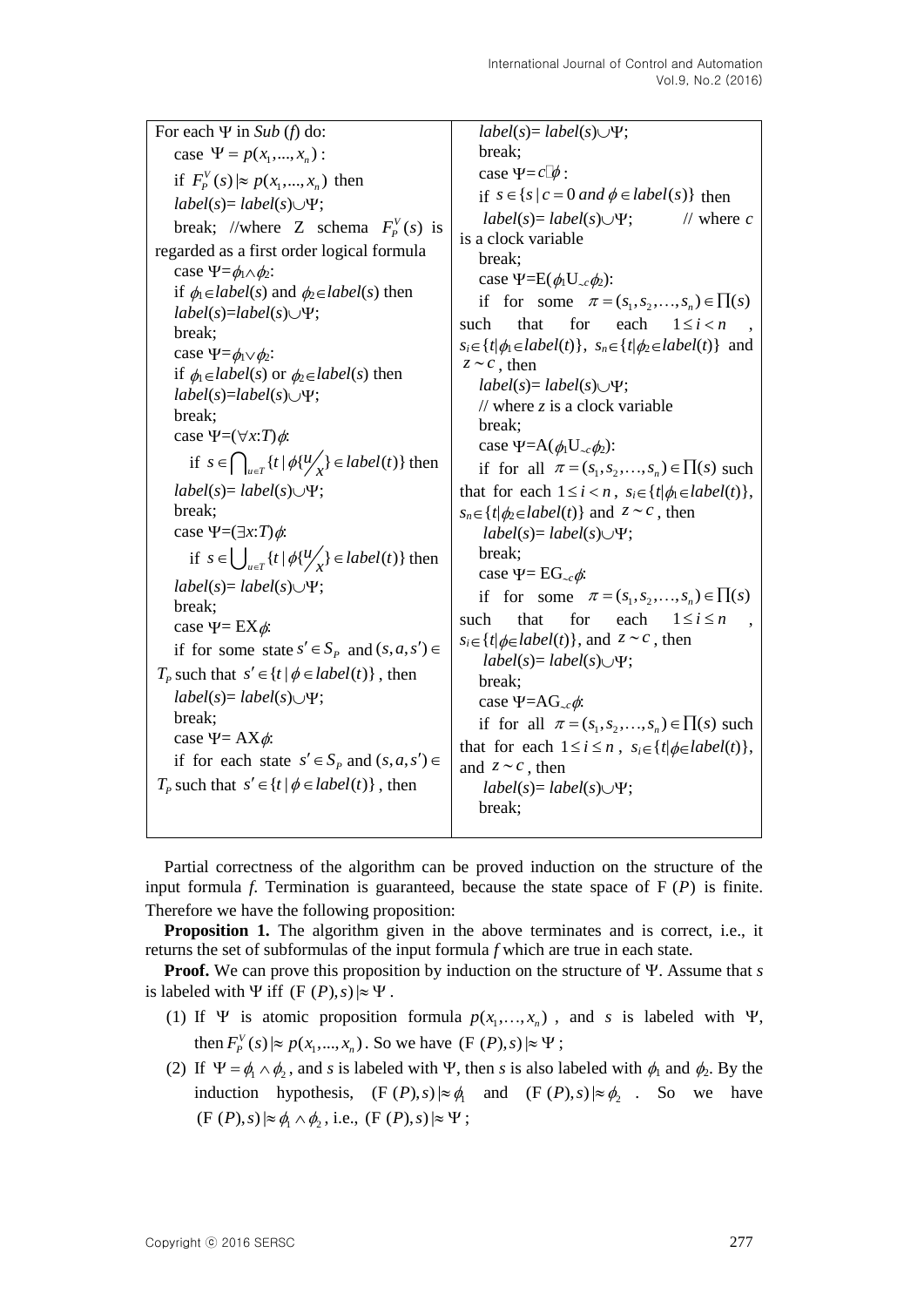- (3) If  $\Psi = \phi_1 \vee \phi_2$ , and *s* is labeled with  $\Psi$ , then *s* is labeled with either  $\phi_1$  or  $\phi_2$ . By the induction hypothesis,  $(F(P), s) \approx \phi_1$  or  $(F(P), s) \approx \phi_2$ . So we have  $(F(P), s) \approx \phi_1 \vee \phi_2$ , i.e.,  $(F(P), s) \approx \Psi$ ;
- (4) If  $\Psi = (\forall x : T)\phi$ , and *s* is labeled with  $\Psi$ , then for each  $u \in T$ , *s* is labeled with  $\phi\{u/x\}$ . By the induction hypothesis, we have that  $(F(P), s) \approx \phi\{u'_x\}$ , for each  $u \in T$ , i.e.,  $(F(P), s) \approx \Psi$ ;
- (5) If  $\Psi = (\exists x : T)\phi$ , and *s* is labeled with  $\Psi$ , then for some  $u \in T$ , *s* is labeled with  $\phi\{u/x\}$ . By the induction hypothesis, we have that  $(F(P), s) \approx \phi\{\frac{u}{x}\}\$ , for some  $u \in T$ , i.e.,  $(F(P), s) \approx \Psi$ ;
- (6) If  $\Psi = EX\phi$ , and *s* is labeled with  $\Psi$ , then there exists some state  $s' \in S_p$ and  $(s, a, s') \in T_p$  such that s' is labeled with  $\phi$ . By the induction hypothesis, we have that  $(F(P), s) \approx EX\phi$ , i.e.,  $(F(P), s) \approx \Psi$ ;
- (7) If  $\Psi = AX\phi$ , and *s* is labeled with  $\Psi$ , then for each state  $s' \in S_p$  and  $(s, a, s') \in T_p$ , we have  $s'$  is labeled with  $\phi$ . By the induction hypothesis, we have that  $(F (P), s) \approx AX\phi$ , i.e.,  $(F (P), s) \approx \Psi$ ;
- (8) If  $\Psi = c \phi_1$ , and *s* is labeled with  $\Psi$ , then *s* is still labeled with  $\phi_1$  after the clock variable *c* is reset to 0. By the induction hypothesis,  $(F (P), s)_{c \mapsto 0} \mid \approx \phi$ . So we have  $(F (P), s) \approx \Psi;$
- (9) If  $\Psi$  is  $E\phi_1U_{\neg \phi_2}$ , and *s* is labeled with  $\Psi$ , then there exists a computation  $\pi = (s_1, s_2, \dots, s_n) \in \prod(s)$  such that  $s_i$  is labeled with  $\phi_1$  for each  $1 \le i < n$ ,  $s_n$  is labeled with  $\phi_2$ , and clock variable *z* satisfy  $z \sim c$ . By the induction hypothesis, there exists a computation  $\pi = (s_1, s_2, ..., s_n) \in \prod(s)$  such that  $(F(P), s_i) \approx \phi_1$ ,  $(F(P), s_n) \approx \phi_2$  and  $z \sim c$  . So we have  $(F(P), s) \approx E(\phi_1 U_{c,c} \phi_2)$ , i.e.,  $(F (P), s) \approx \Psi$ .
- (10) If  $\Psi$  is  $A\phi_1U_{\neg c}\phi_2$ , and *s* is labeled with  $\Psi$ , then every computation  $\pi = (s_1, s_2, \dots, s_n) \in \prod(s)$  satisfies that  $s_i$  is labeled with  $\phi_1$  for each  $1 \le i < n$ ,  $s_n$  is labeled with  $\phi_2$ , and clock variable *z* satisfy  $z \sim c$ . By the induction hypothesis, every computation  $\pi = (s_1, s_2,..., s_n) \in \prod(s)$  such that  $(F(P), s_i) \approx \phi_1$ ,  $(F(P), s_n) \approx \phi_2$  and  $z \sim c$  So we have  $(F(P), s) \approx A(\phi_1 U_{c} \phi_2)$ , i.e.,  $(F (P), s) \approx \Psi$ .
- (11) If  $\Psi$  is EG<sub>c</sub> $\phi$ , and *s* is labeled with  $\Psi$ , then there exists a computation  $\pi = (s_1, s_2, \dots, s_n) \in \prod(s)$  such that  $s_i$  is labeled with  $\phi$  for each  $1 \le i \le n$ , and clock variable *z* satisfy  $z \sim c$ . By the induction hypothesis, there exists a computation  $\pi = (s_1, s_2, \ldots, s_n) \in \prod(s)$  such that  $(F(P), s_i) \approx \phi$  and  $z \sim c$ . So we have  $(F (P), s) \approx EG_{c} \phi$ , i.e.,  $(F (P), s) \approx \Psi$ .
- (12) If  $\Psi$  is AG<sub>c</sub> $\phi$ , and *s* is labeled with  $\Psi$ , then every computation  $\pi = (s_1, s_2, \ldots, s_n) \in \prod(s)$  satisfies that  $s_i$  is labeled with  $\phi$  for each  $1 \le i \le n$ , and clock variable *z* satisfy  $z \sim c$ . By the induction hypothesis, every computation  $\pi = (s_1, s_2, \dots, s_n) \in \prod(s)$  satisfies  $(F(P), s_i) \approx \emptyset$ , and  $z \sim c$ . So we have  $(F (P), s) \approx AG_{c} \phi$ , i.e.,  $(F (P), s) \approx \Psi$ .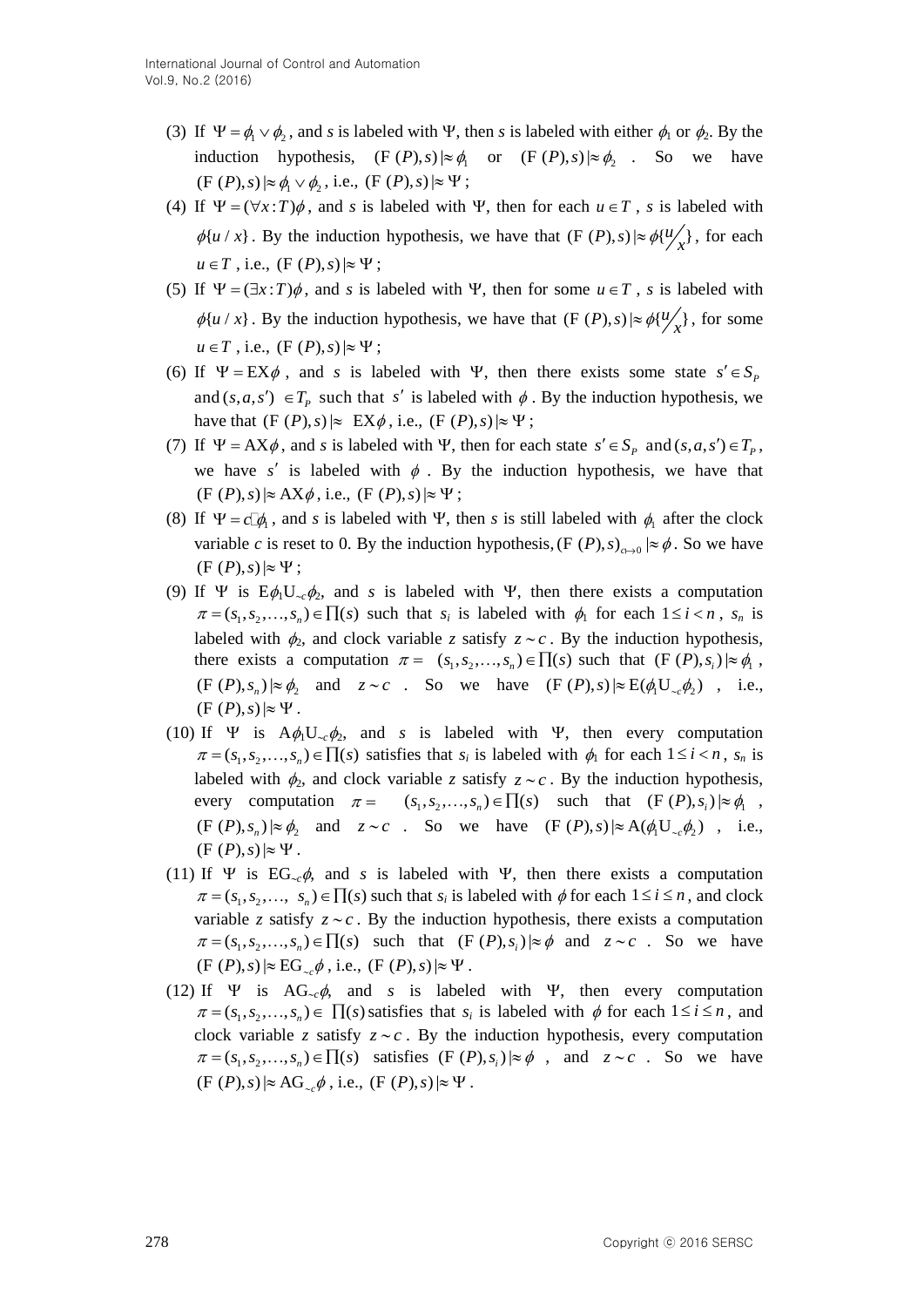### **5.2. Implementation**

Most existing tools [13, 14] focus on model checking for the discrete-time or linear hybrid state space, which is not suitable for our model checking algorithm for MZIA. The main reasons are that:

- The MZIA model can describe data properties of hybrid system based on Z language. But existing tools seldom achieve this with Z language.
- The *RT-DCL* logic we proposed can describe both timing behavioral and the data structure in a MZIA. Also we consider the measuring errors of real-numbered variables in the logic. But logics in existing tools cannot make it.

In the following, we will concentrate on converting our research to practical application. The main ideas and data structures of our simple implementation are as follows.

(1) We first give some enumerated types representing the action type, variable type, and connector. Then we construct the structure of action and variable.

enum action\_type { input\_action, output\_action, inter\_action}; //action type struct Action{

```
enum action_type a_type; // action type
       string name; //action name
};
struct Variable{
string name; //variable name
int value; //variable value
enum var_type v_type; //variable type
int low_range; //the range of variable
int up range;
};
```
(2) Next, binary tree is used to represent the logic formula. We introduce the variable error to describe the approximately satisfying of logic formulas.

```
struct formula_node{
               enum symbol sym; //connector
               formula_node *parent; //point to parent node
               formula_node *left; //point to left child node
               formula_node *right; // point to right child node
               Variable var;
               double error; //approximate error
               int layer; //convenient for judging the logic formula
        };
        struct formula{
               formula_node *schema;
               display();
         }; //formula in the Z schema
   (3) The structure of states denoted by Z schema is as follows.
        struct status{
               vector<Variable> val; //all variables
               formula var formula; //formula of the state
         };
  (4) Here we represent the transition by edge, which includes action description. The 
start point and end point are also stored.
        struct edge node { // transition between two states
               int star point; //the start point
               int end_point; // the end point
               Action act;
               formula act_formula; //formula in action of Z schema
```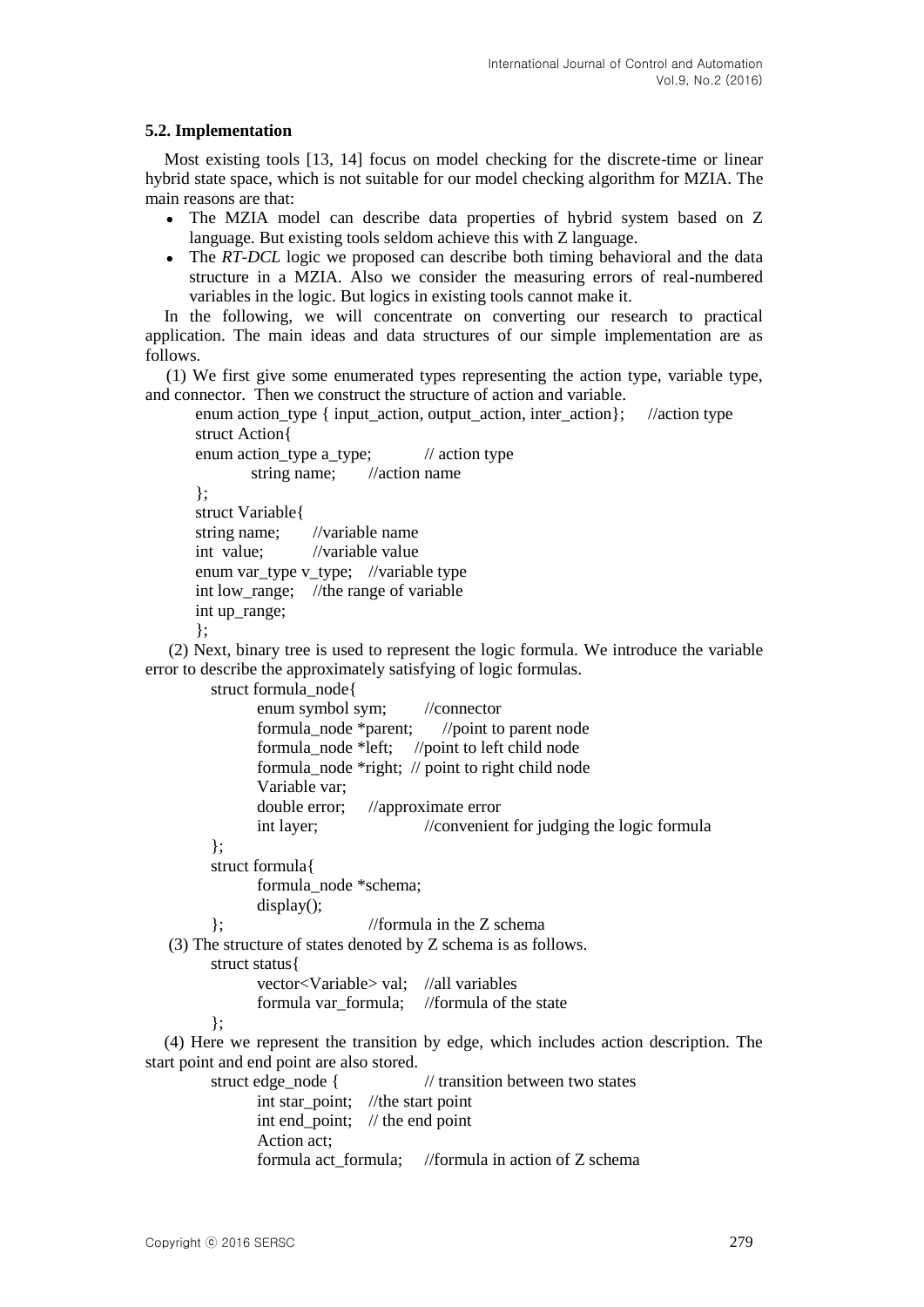#### };

(5) We need the following structure representing that the set of edges and nodes from one given state.

| struct sys_node{                                      | $\frac{1}{\sqrt{2}}$ //nodes of system                                 |  |  |
|-------------------------------------------------------|------------------------------------------------------------------------|--|--|
| state s:                                              | $\frac{1}{\sqrt{2}}$ state                                             |  |  |
| vector <edge_node>e; //edge</edge_node>               |                                                                        |  |  |
| ∤;                                                    |                                                                        |  |  |
| (6) At last, we give the structure of our MZIA model. |                                                                        |  |  |
| struct MZIA{                                          |                                                                        |  |  |
|                                                       | vector <sys_node> node; //the set of states and transitions</sys_node> |  |  |
|                                                       | vector <int>InitState; //the set of initial states</int>               |  |  |
|                                                       |                                                                        |  |  |
|                                                       | Given a MZIA P we first convert to MZIA with finite domain $F(P)$      |  |  |

Given a MZIA  $P$ , we first convert to MZIA with finite domain  $F(P)$  by the  $succ(M, e)$  operation. All the states and formulas in  $F(P)$  are denoted by the data structures above. As described in our approximated model checking algorithm, we check whether  $F(P)$  satisfies some formulas by recursively calling the sub-process. So we have a preliminary implementation of our research.

# **6. Example**

In this section, we demonstrate the procedure for the approximated model checking with a simple example.

### **6.1. Boiler Plant Description**

Boiler has been widely used in [thermal](app:ds:thermal) [power](app:ds:power) [station,](app:ds:station) ships, industrial and mining enterprises and so on. In [15], the author model a steam-boiler control system using hybrid automata. Here we consider a simple boiler plant including temperature controller, [boiler](app:ds:boiler) [system](app:ds:system) and pressure monitor, as in Figure 1. For convenience, we only consider the temperature and pressure in boiler system, and consider temperature controller and pressure monitor as two components communicating with boiler system by some interfaces. To be specific, the temperature is controlled by the temperature controller and the pressure is automatically controlled by the valve. The boiler system will send the pressure value to the pressure monitor.



**Figure 1. Boiler Plant**

Figure 2 illustrates some states transitions of temperature and pressure, which is a MZIA model. The variable *x* and *y* represent the temperature and pressure, respectively. *x*? means the boiler system receive a input signal from the temperature controller, and *y*! means the [boiler](app:ds:boiler) [system](app:ds:system) send a output signal to the pressure monitor. Initially, we suppose that the temperature is  $20^{\circ}$ C) and the pressure is [standard](app:ds:standard) [atmospheric](app:ds:atmospheric) [pressure,](app:ds:pressure) i.e. 100(Kpa). We omit the unit in the following. The automaton has four locations. The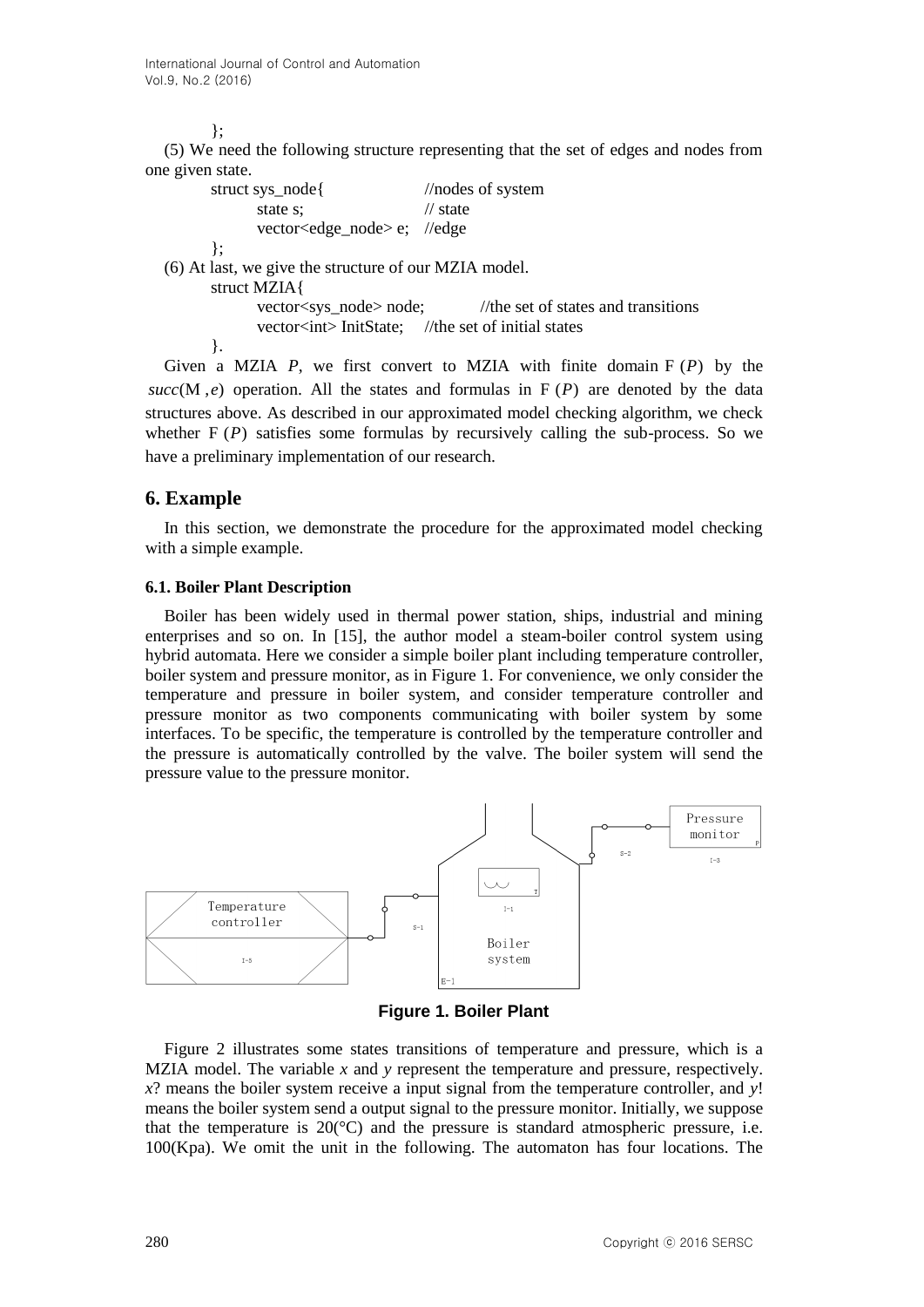temperature and pressure are governed by derivatives in different location. The automaton starts in location  $l_0$ . It can remain in that location as long as the pressure is less than or equal to 1000. As soon as the pressure is greater than or equal to 700, the automaton can make a transition to location  $l_1$  and reset the pressure to 700. [Simultaneously](app:ds:simultaneously), the derivative of the pressure is reset to 30. The rest of the transitions are similar.

#### **6.2. DCM Respresentation**

We now see how the construction of the zones transitions. Multirate zones are represented by difference constraint matrix and the successor state is computed by the three operations on difference constraint matrix described in [11].



**Figure 2. States Transitions of Boiler System**

Firstly, the initial state is given by  $s_0 = (l_0, x^2 = 20 \land y! = 100)$  which corresponds to the difference constraint matrix  $M_0$ :

| $x_0$ | $x$ ?                                                             | v! |
|-------|-------------------------------------------------------------------|----|
|       | $x_0$ $(1, 1, 0, \le)$ $(20, 1, -20, \le)$ $(20, 1, -100, \le)$   |    |
|       | $x$ ? $(1, 20, 20, \leq)$ $(1, 1, 0, \leq)$ $(20, 20, -80, \leq)$ |    |
|       | y! $(1, 20, 100, \leq)$ $(20, 20, 80, \leq)$ $(1, 1, 0, \leq)$    |    |

We show the operation steps of getting next state with the intersection, variable reset, and elapsing of time operations. Only the canonical form DCM [11] obtained in each step is shown.

(1) The invariant in location  $l_0$  is  $inv(l_0) = y! \le 1000$ , which is given by the matrix:

| $x_0$                                                                    | $x$ ?                                           | v! |
|--------------------------------------------------------------------------|-------------------------------------------------|----|
| $x_0$ $(1, 1, 0, \leq)$                                                  | $(20, 1, \infty, \leq)$ $(20, 1, \infty, \leq)$ |    |
| $x$ ? $(1, 20, \infty, \leq)$ $(1, 1, 0, \leq)$ $(20, 20, \infty, \leq)$ |                                                 |    |
| y! $(1, 20, 1000, \le)$ $(20, 20, \infty, \le)$ $(1, 1, 0, \le)$         |                                                 |    |

(2) Next, we let time elapse in the location  $l_0$  using the operator  $\hat{\parallel}$ . The matrix for  $(M_0 \wedge inv(l_0))^{\uparrow}$  is: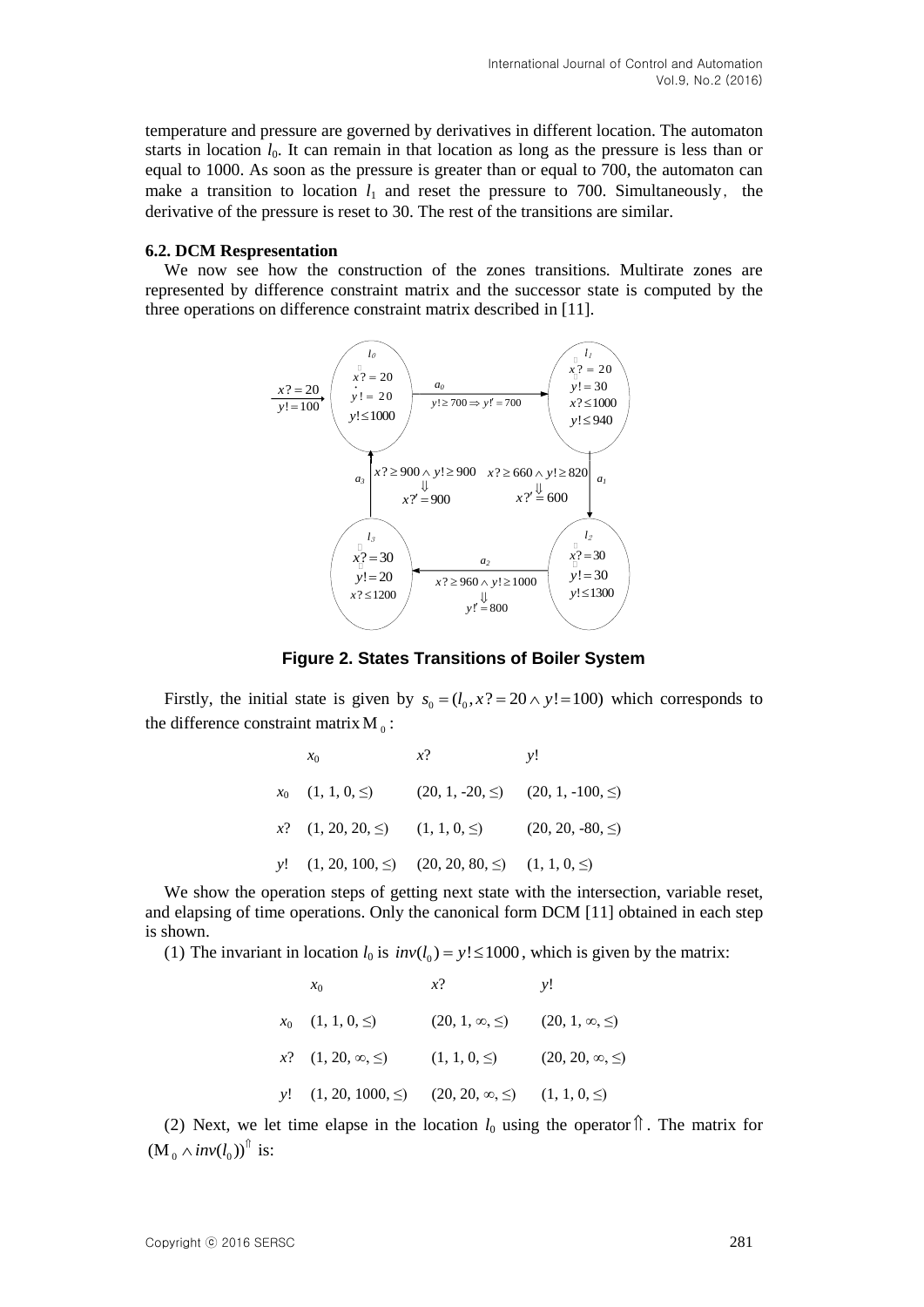| $x_0$ | $x$ ?                                                                 | v! |
|-------|-----------------------------------------------------------------------|----|
|       | $x_0$ $(1, 1, 0, \leq)$ $(20, 1, -20, \leq)$ $(20, 1, -100, \leq)$    |    |
|       | $x$ ? $(1, 20, \infty, \leq)$ $(1, 1, 0, \leq)$ $(20, 20, -80, \leq)$ |    |
|       | y! $(1, 20, \infty, \leq)$ $(20, 20, 80, \leq)$ $(1, 1, 0, \leq)$     |    |

(3) The jump condition  $\varphi = 700 \le y!$  for the  $a_0$  transition from location  $l_0$  to location  $l_1$ is:

| $x_0$ | $x$ ?                                                                 | v!                       |
|-------|-----------------------------------------------------------------------|--------------------------|
|       | $x_0$ $(1, 1, 0, \le)$ $(20, 1, \infty, \le)$ $(20, 1, -700, \le)$    |                          |
|       | $x$ ? $(1, 20, \infty, \leq)$ $(1, 1, 0, \leq)$                       | $(20, 20, \infty, \leq)$ |
|       | y! $(1, 20, \infty, \leq)$ $(20, 20, \infty, \leq)$ $(1, 1, 0, \leq)$ |                          |

Furthermore, we intersect the set of states with the jump condition  $\varphi$  to obtain  $((\mathrm{M}_0 \wedge inv(l_0))^{\uparrow} \wedge inv(l_0) \wedge \varphi)$ :

| $x_0$                                                               | $\chi$ ? | v! |
|---------------------------------------------------------------------|----------|----|
| $x_0$ $(1, 1, 0, \leq)$ $(20, 1, -620, \leq)$ $(20, 1, -700, \leq)$ |          |    |
| $x$ ? $(1, 20, 920, \leq)$ $(1, 1, 0, \leq)$ $(20, 20, -80, \leq)$  |          |    |
| y! $(1, 20, 1000, \le)$ $(20, 20, 80, \le)$ $(1, 1, 0, \le)$        |          |    |

(4) Finally, we reset the variables in set  $\lambda = \{y!\}$  to the corresponding value in set  $\xi$ . (4) Finally, we reset the variables in set  $\lambda = \{y!\}$  to the corresponding value in set  $\xi$ .<br>Here,  $\xi_{y!} = 700$ . So we obtain  $M_1 = [\lambda \mapsto \xi]((M_0 \wedge inv(l_0))^{\uparrow} \wedge inv(l_0) \wedge \varphi)$ , which is given by the matrix:

| $x_0$ | $x$ ?                                                                  | v! |
|-------|------------------------------------------------------------------------|----|
|       | $x_0$ (1, 1, 0, $\leq$ ) (20, 1, -620, $\leq$ ) (30, 1, -700, $\leq$ ) |    |
|       | $x$ ? $(1,20,920,\le)$ $(1, 1, 0, \le)$ $(30,20,13600,\le)$            |    |
|       | y! $(1,30,1000,\le)$ $(20,30,-4600,\le)$ $(1, 1, 0, \le)$              |    |

Note that the last difference constraint matrix corresponds to the multirate zone:

 $s_1 = (l_1, 620 \le x ? \le 920 \land 4600 \le 30x ? - 20y! \le 13600 \land y! = 700)$ 

Consequently, the successor state in the mutirate zone automata is  $s<sub>1</sub>$ . Repeating the same sequence of steps, we obtain the remaining states of the zone automata: Consequently, the successor state in the mutrizate zone automata is *s* me sequence of steps, we obtain the remaining states of the zone automate (1)  $s_2 = (l_2, 820 \le y! \le 940 \land 6600 \le 30y! \quad 30x? \le 10200 \land x? = 600)$ 

- 
- (2)  $s_3 = (l_3, 960 \le x ? \le 1080 \land -4800 \le 20x ? 30y ! \le -2400 \land y ! = 800)$  $s_2 = (l_2, 820 \le y! \le 940 \land 6600 \le 30y! \to 30x? \le 10200 \land x? = 600)$ <br>  $s_3 = (l_3, 960 \le x? \le 1080 \land -4800 \le 20x? \to 30y! \le -2400 \land y! = 800)$
- (2)  $s_3 = (l_3,960 \le x? \le 1080 \land -4800 \le 20x? 30y! \le -2400 \land y! =$ <br>(3)  $s_4 = (l_0,900 \le y! \le 960 \land 0 \le 20y! 20x? \le 1200 \land x? = 900)$
- (3)  $s_4 = (l_0, 900 \le y! \le 960 \land 0 \le 20y! 20x? \le 1200 \land x? = 900)$ <br>(4)  $s_5 = (l_1, 900 \le x? \le 1000 \land 13000 \le 30x? 20y! \le 16000 \land y! = 700)$
- (4)  $s_5 = (l_1,900 \le x? \le 1000 \land 13000 \le 30x? 20y! \le 16000 \land y! = 700)$ <br>(5)  $s_6 = (l_2,820 \le y! \le 850 \land 6600 \le 30y! 30x? \le 7500 \land x? = 600)$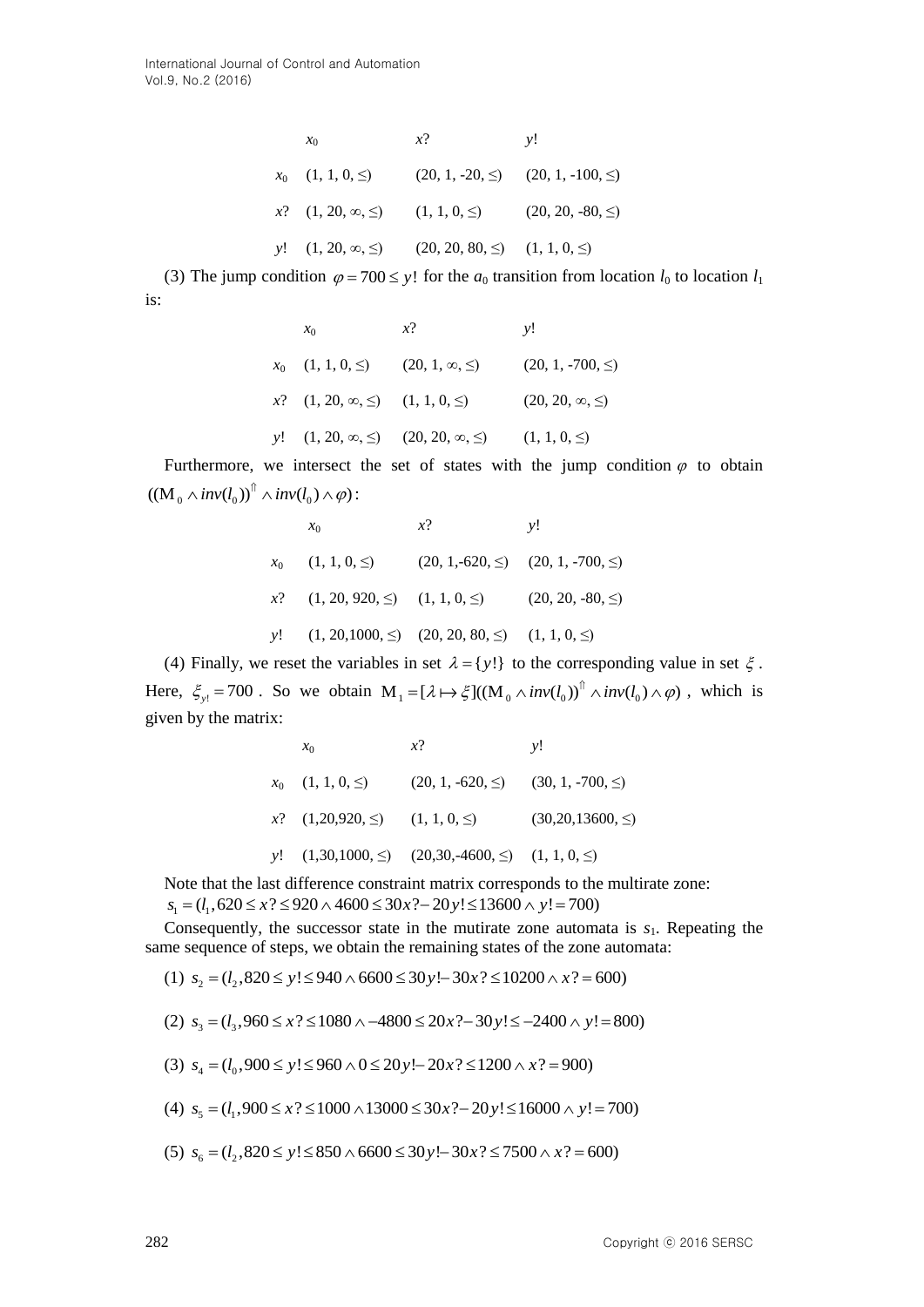The reachability computation terminates at this point because the state  $s<sub>6</sub>$  is contained in  $s_2$ . Thus, no new states will be obtained by computing successor states in the zone automata.

#### **6.3. MZIA Modeling**

Now we model the above boiler system based on our model MZIA  $P = (S_p, S_p^i, A_p^I, A_p^O)$ Now we model the above boiler system based on our model MZIA  $P = \langle S_p, S_p^i, A_p^I, A_p^I, A_p^I, A_p^H, X_p, V_p^I, V_p^O, V_p^H, C_p, F_p^S, F_p^A, I_p, T_p \rangle$  which consists of the following elements:

- (1)  $S_p = \{s_0, s_1, s_1, s_2, s_3, s_4, s_5, s_6\};$
- (2)  $S_P^i = \{s_0\};$
- (3)  $A_p = \{a_0, a_1, a_2, a_3\};$
- (4)  $V_p = \{x?; y!; l\};$

(5) Here we introduce a global clock variable  $clock \in C_P$  and map all states to their corresponding Z schema by function  $F_p^s$ . For the sake of space, we only use state  $s_0$  and corresponding Z schema by function  $r_p$ . For the sake of space, we only use state  $s_0$  and state  $s_1$  as an example, and the rest states are similar:  $F_p^s(s_0) \square [l : \{l_0, l_1, l_2, l_3\}; x ? : \square ; y : \square$ , state  $s_1$  as an example, and the rest states are si<br>  $clock: C_p | l = l_0; x ? = 20; y! = 100; clock = 0]$ ;  $F_p^S(s_1) \square [l : \{l_0, l_1, l_2, l_3\}; x ? : \square ; y! : \square , clock : C_p]$  $\nonumber \begin{aligned} & cck: C_P \, | \, l=l_0; x? = 20; y! = 100; clock = 0] \ & (s_1) \, \Box \, [l: \{l_0, l_1, l_2, l_3\}; x? : \Box \, ; y! : \Box \, , clock : C_P \, | \ & l=l_1; 620 \leq x? \leq 920; 4600 \leq 30x? - 20y! \leq 13600; y! = 700; 30 \leq clock \leq 45] \; ; \end{aligned}$ ;

(6) Also, we map all actions to their corresponding Z schema by function  $F_p^A$  with an example of action a0:  $F_p^S(a_0) \square [y! : \square | y! = 700]$ ;<br>
(7)  $T_p = \{(s_0, a_0, s_1), (s_1, a_1, s_2), (s_2, a_2, s_3), (s_3, a_3, s_4), (s_4, a_0, s_5), (s_5, a_1, s_6)\}$ 

(7) 
$$
T_p = \{(s_0, a_0, s_1), (s_1, a_1, s_2), (s_2, a_2, s_3), (s_3, a_3, s_4), (s_4, a_0, s_5), (s_5, a_1, s_6)\}
$$
.

#### **6.4. Verification**

Next we illustrate the procedure for the approximated model checking on MZIAs by verifying several simple properties of the boiler system.

(1) The pressure in the boiler will rise to at least 700(Kpa) after 30 clock cycles, which is represented by *RT-DCL* formula  $f_1 = A(trueU_{\geq 30}y! \geq 700)$ . So we have  $Sub(f_1) = {true, clock}$ 

 $\geq$  30,  $y$ ! $\geq$  700}. By our model checking algorithm, we label the state  $s_1$ ,  $s_2$ ,  $s_3$ ,  $s_4$ ,  $s_5$  and  $s_6$  with formula *true*,  $clock \ge 30$  and  $y! \ge 700$  in sequence. We allow the measuring errors of real-numbered variable y! and suppose that the error  $\delta = 0.2$ . At this point, it is enough that the variable *y*! is greater than or equal to 700 even if its actual measured value has a certain error range of 0.2. For example, we will still label state  $s_1$  with formula  $y! \ge 700$  even when the actual measured value of pressure in  $s_1$  is 699.8. Next, all the states will be labeled with formula  $A(trueU_{\geq 30}y! \geq 700)$ , including  $s_0$ . So the system satisfies the property above described by formula  $A(trueU_{\geq 30}y! \geq 700)$ .

(2) There exists some state that the temperature in the boiler remains between  $900^{\circ}$ °C) and  $1000$  ( $^{\circ}$ C), and the relationship between temperature and pressure satisfies and 1000(C), and the relationship<br>formula  $13000 \le 30x$ ?-20y! $\le 16000$ is represented by *RT-DCL* formula  $f_2 = E(\text{trueU})$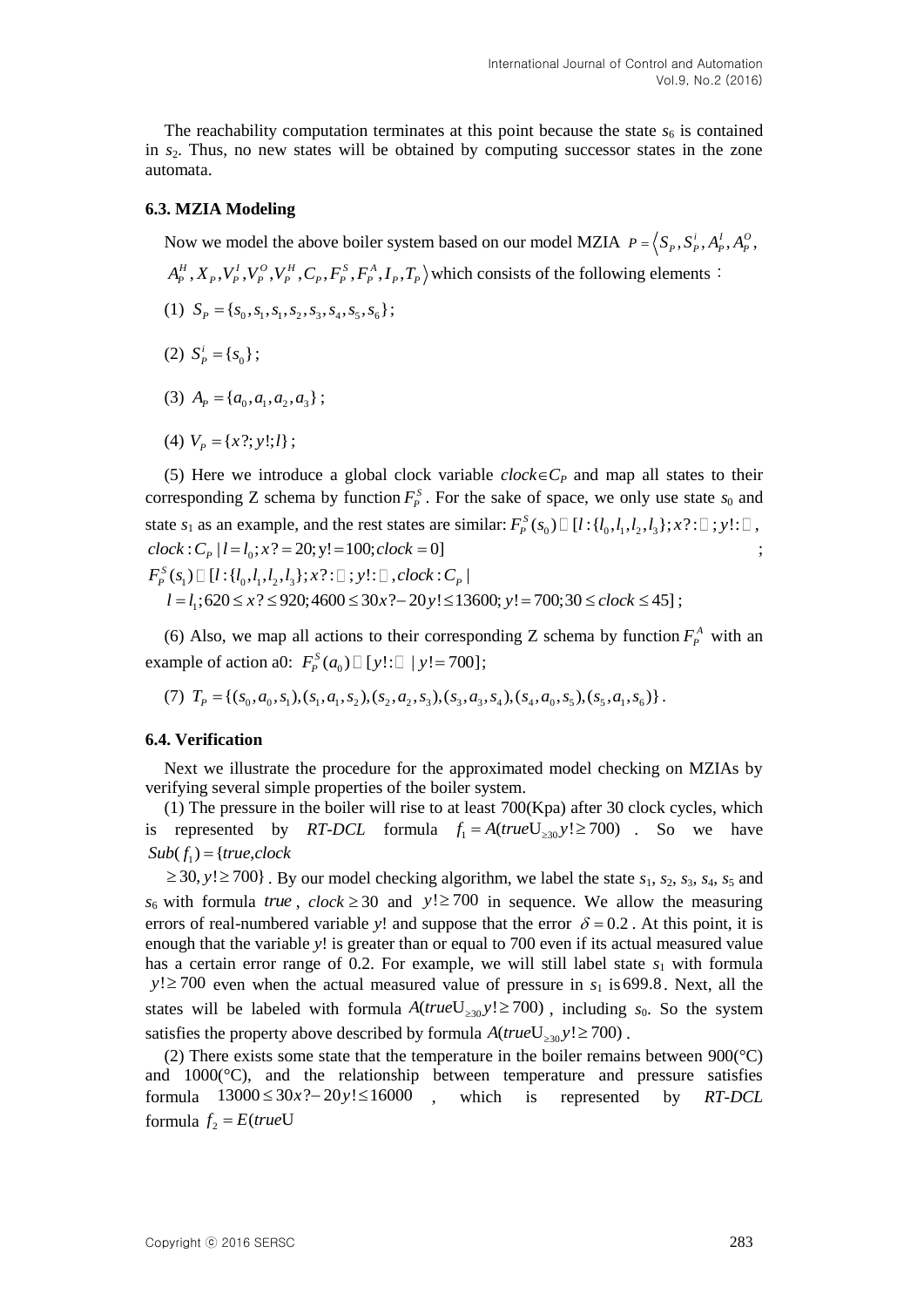$Sub(f_2) = {true,900 \le x? \le 1000, 13000 \le 30x? - 20y! \le 16000}$ . As in the above model checking process, we label the state  $s_5$  which satisfy the formulas *true*,  $900 \le x$ ?  $\le 1000$ checking process, we fabel the state  $s_5$  which satisfy the formulas *true*,  $900 \le x_i \le 1000$  and  $13000 \le 30x$ ?- $20y! \le 16000$ . Here, we allow the measuring error  $\delta = 0.5$ . If the relationship  $30x$ ?-20y! in state  $s_5$  is [greater](app:ds:greater) [than](app:ds:than) or equal to 13000 but [less](app:ds:less) than [or](app:ds:or) [equal](app:ds:equal) [to](app:ds:to)  $16000.5$ , we still label  $s_5$  with formula  $13000 \le 30x^2 - 20y \le 16000$ . At last, by the model checking algorithm, we find one computation  $\pi = (s_0, s_1, \ldots, s_5) \in \prod(s_0)$  such that for each  $0 \le i < 5$  ,  $s_i \in \{s \mid true \in label(s)\}$ , for each  $0 \le i < 5$ ,<br>  $s_5 \in \{ s \mid 13000 \le 30x ? - 20y! \le 16000 \in label(s) \}$ So the system satisfies  $E(trueU(900 \le x? \le 1000 \land 13000 \le 30x? - 20y! \le 16000)$ .

# **7. Conclusion**

 $(900 \times x) \approx (1000 \times 18)(00 \approx 20 \times 20) \times (16000)$ <br>
So we have<br>
Sole (5.) (= 1/mo, 000 30 (5.  $\approx$  2/000 - 3000 - 300 1-2014 (6000)). As in the above model<br>
and 2000 30 300  $\approx$  3000 13000 30 000 . Here, we allow the meaning p In order to verify the "hybrid control" systems, we define a combination of interface automata, multirate hybrid automata and Z called MZIA, which can be applied to specify the behavior and data structures properties of a hybrid system. Moreover, it is intuitive, and it is easy to be understood and to be applied by programmers. In [6, 7], we proposed the ZIA and HZIA model, but didn't give the corresponding temporal logic and the model checking algorithm. In [8], the author proposed the model checking procedure for the initialized multirate hybrid automata, but his model can't describe the behavior of the interfaces between components and the data structures properties of the system. Furthermore, compared with current model checking techniques, we consider the measuring errors of real-numbered variables in practice and study the approximated model checking for MZIAs. Our work has great significance on the analyzing and verifying the control systems.

# **Acknowledgements**

This paper was supported by the Aviation Science Fund of China under Grant No. 20128052064, the Fundamental Research Funds for the Central Universities under Grant No.NZ2013306, the National Basic Research Program of China (973 Program) under Grant No. 2014CB744903 and the National Natural Science Foundation of China under Grant No. 61272083.

# **References**

- [1] L.D. Alfaro and T.A. Henzinger, "Interface Automata", Proceedings of the Ninth Annual Symposium on Foundations of Software Engineering Acm, **(2001)**, pp. 109-120.
- [2] J.M. Spivey, "The Z notation: a reference manual", Prentice Hall International (UK) Ltd., **(1992).**
- [3] R.M.Z. Guang-Quan, "New Approaches for Model Checking", Computer Science, vol. 5, **(2003)**, p. 028.
- [4] B. Bérard, M. Bidoit and A. Finkel, "Systems and software verification: model-checking techniques and tools [M]", Springer Publishing Company, Incorporated, **(2010)**.
- [5] Z. Cao and H. Wang, "Fundamentals of Software Engineering", Springer Berlin Heidelberg, **(2012).**
- [6] Z. Cao and H. Wang , "Hybrid ZIA and its Approximated Refinement Relation", In proceeding of: ENASE 2011 -Proceedings of the 6th International Conference on Evaluation of Novel Approaches to Software Engineering, Beijing, China, 8-11 June, **(2011)**, pp. 260-265.
- [7] H. Zhang, "Model Checking Multirate Hybrid Systems with Restricted Convex Polyhedron", //Sixth International Symposium on Theoretical Aspects of Software Engineering, IEEE, **(2011), pp.** 93-99.
- [8] T.A. Henzinger, P.W. Kopke and A. Puri, "What's Decidable About Hybrid Automata?". Journal of Computer and System Sciences, vol. 57, **(1998)**, pp. 94-124.
- [9] R. Alur, C. Courcoubetis and D. Dill, "Model-checking for real-time systems", //IEEE Symposium on Logic in Computer Science, Lics. IEEE, **(1990)**, pp. 414-425.
- [10] Z. Haibin and D. Zhenhua, "Symbolic Reachability Analysis of Multirate Hybrid Systems", Journal of Xi'an Jiaotong University, vol. 41, no. 4, **(2007)**, pp. 412-415.
- [11] R. Alur, C. Courcoubetis and D. Dill, "Model-checking in dense real-time", Information and computation, vol. 104, no. 1, **(1993)**, pp. 2-34.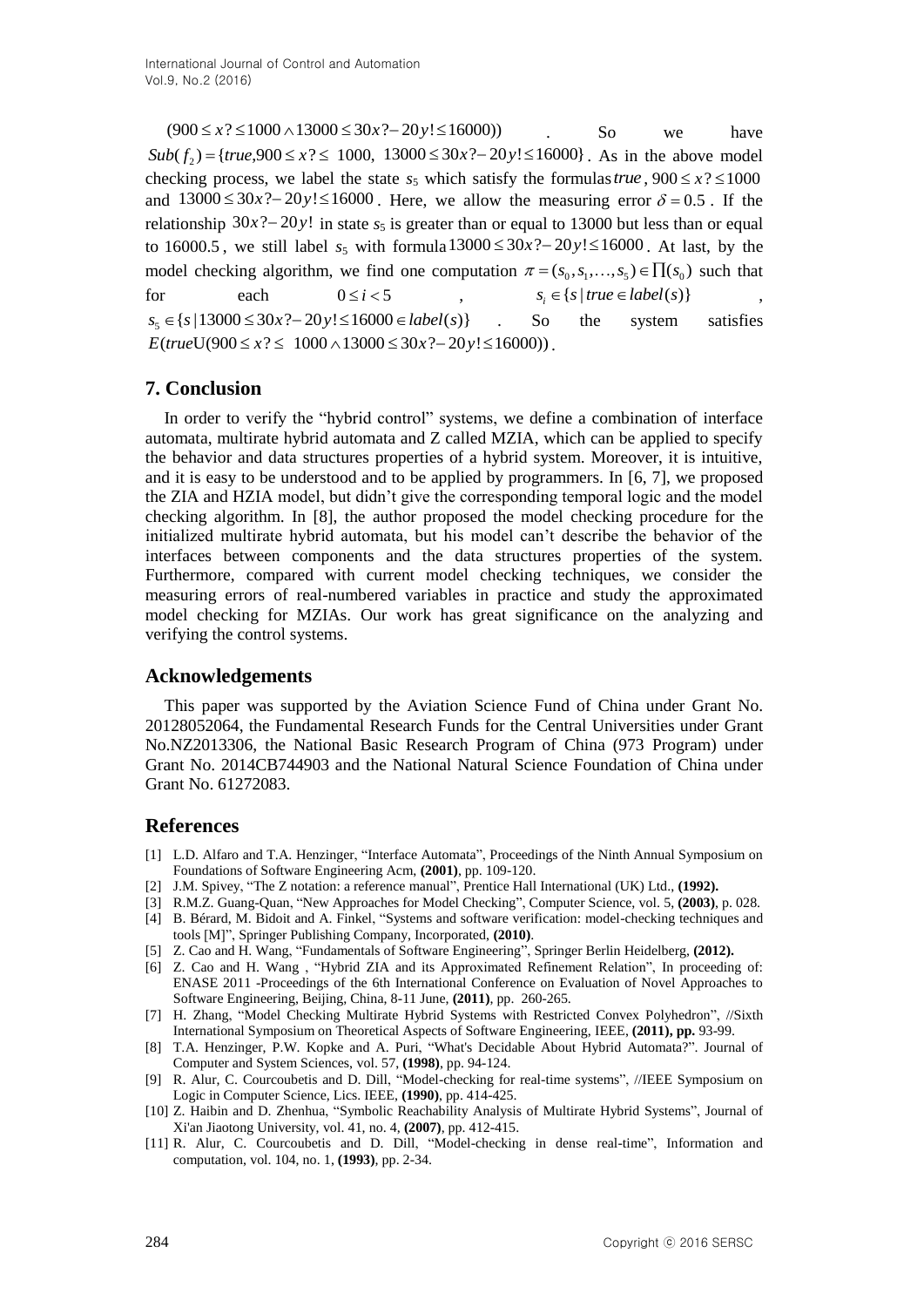- [12] K.G. Larsen, P. Pettersson and W. Yi, "Uppaal in a Nutshell", International Journal on Software Tools for Technology Transfer (STTT), vol. 1, no. 1, **(1997)**, pp. 134-152.
- [13] B. lei, Y. Li and L. Wang, "BACH: A Toolset for Bounded Reachability Analysis of Linear Hybrid Systems ", Journal of Software, vol. 22, no. 4, **(2011)**, pp. 640-658.
- [14] T.A. Henzinger and H. Wong-Toi, "Using HyTech to synthesize control parameters for a steam boiler", Springer Berlin Heidelberg, **(1996)**.

### **Authors**

**Guozheng Li**, He obtained his Bachelor degree in Computer Science Department of Nanjing University of Aeronautics & Astronautics and is currently a postgraduate in Computer Science Department of Nanjing University of Aeronautics & Astronautics. His research interests include formal methods and model checking.

**Zining Cao**, He is a professor in Computer Science Department of Nanjing University of Aeronautics & Astronautics. His work focuses on specification and verification for software systems. He obtained Bachelor degree and Master degree in 1995 and 1998, respectively, in Computer Science Department from Nanjing University of Aeronautics & Astronautics. He obtained Ph.D degree in 2001 in Computer Science Department from Tsinghua University.

**Zheng Gao**, He obtained his Bachelor degree in Computer Science Department of Nanjing Audit University and is currently a postgraduate in Computer Science Department of Nanjing University of Aeronautics & Astronautics. His research interests include formal methods.